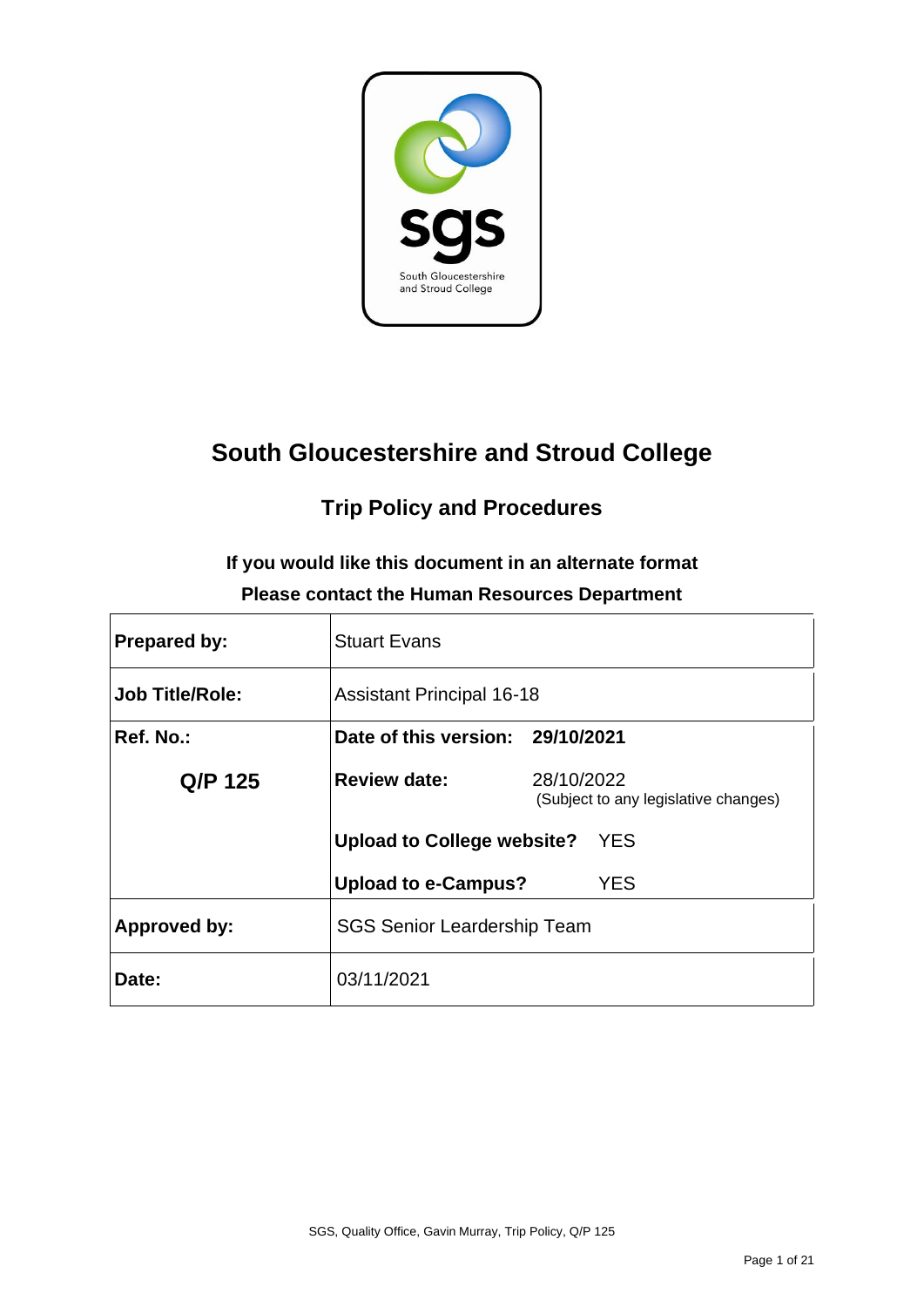## **SGS College Trip Policy and Procedures**

## **1. Policy Intent**

1.1 As an employer, South Gloucestershire and Stroud (SGS) College is responsible for ensuring so far as is reasonably practicable the health, safety and welfare of its employees and other people who may be affected by its activities. These duties extend to assessing the risks arising from Trips and ensuring implementation of the appropriate control measures to comply with Health and Safety legislation.

#### **2. Policy Scope**

- 2.1. This Policy must be followed when any trip or offsite lessons are organised at the College, regardless of the trip type, duration or whether in the UK or abroad. It applies to all Governors, College Employees and learners.
- 2.2 The procedure describes the planning process for trips or offsite lessons, it contains the formal documentation (including a Risk Assessment) that must be completed and authorised by the appropriate College Management in order to gain formal approval.

### **3. Our core commitments**

- 3.1. SGS is committed to keeping children and young people safe in education and recognises that a 'child' is anyone under the age of 18.
- 3.2. Through the operation of this policy we will ensure that our employees and learners understand the nature of Trips they may engage with and the measures in place to reduce risk.

#### **4. Policy Implementation**

4.1 Implementation of the Trip Policy will be monitored by the Senior Leadership Team and the Finance department as part of the College's Quality and Improvement Strategy.

#### **5. Enforcement**

5.1 Failure to adhere to this Policy will result in Disciplinary Action.

#### **6. Fundamental Steps Stakeholders must take**

- 6.1 Before engaging in Trips of any duration, all stakeholders must identify, read, and ensure they understand and comply with the practice outlined in the procedures annexed to this Policy.
- 6.2 Before engaging in Trips of any duration, stakeholders must ensure that all relevant consents and permissions have been obtained, inclusive of details of those attending the Trip and those authorising the Trip to proceed.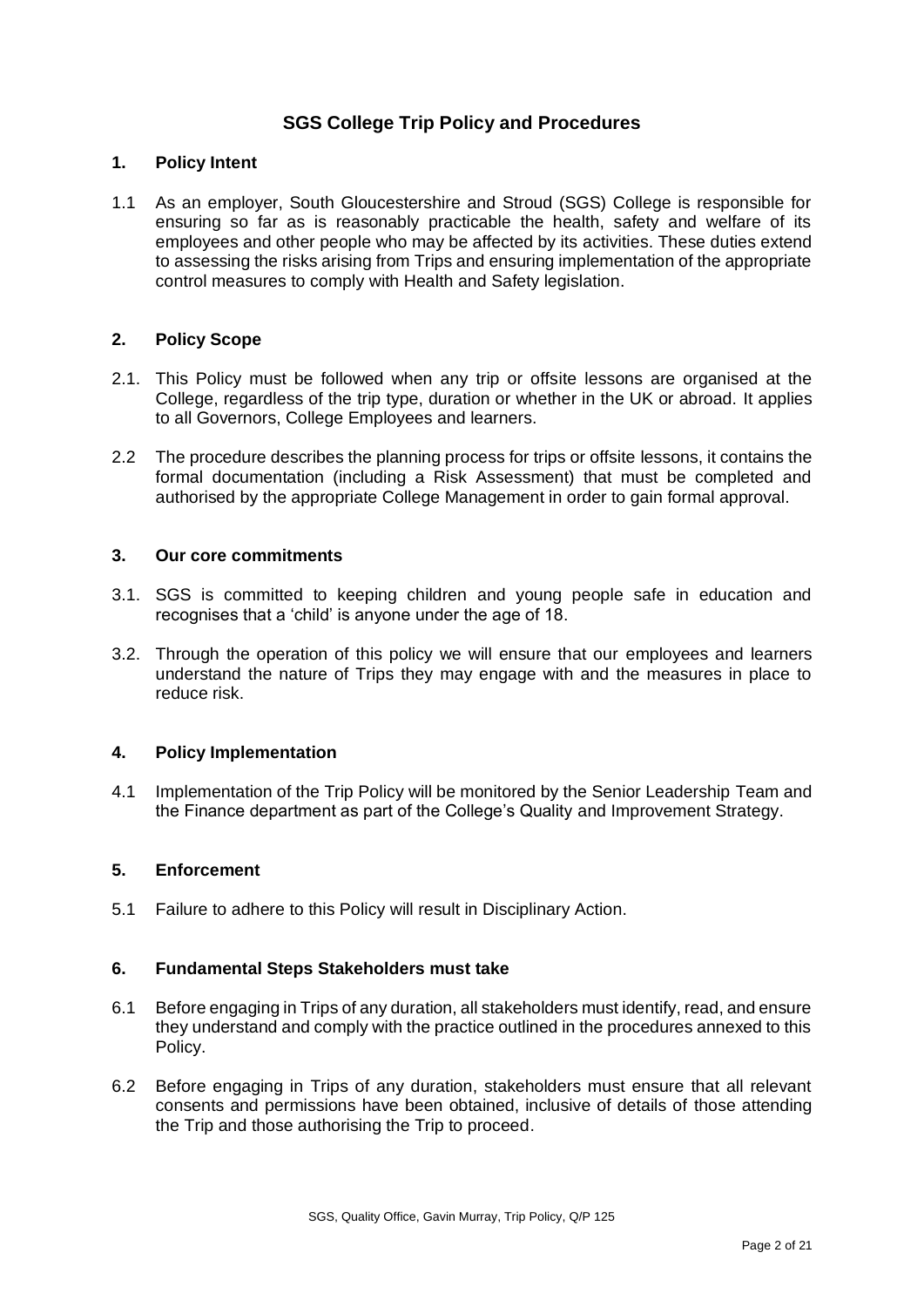# **7. Related Policies, Procedures, Charters, Plans, Guidance and Legislation**

| Note: This list is not intended to be exhaustive or exclusive |  |  |  |  |  |  |  |  |  |  |
|---------------------------------------------------------------|--|--|--|--|--|--|--|--|--|--|
|---------------------------------------------------------------|--|--|--|--|--|--|--|--|--|--|

| <b>Staff</b>                                                         | Learners                                                       |
|----------------------------------------------------------------------|----------------------------------------------------------------|
| <b>Health and Safety Policy</b>                                      | Application, admissions and enrolments<br>policy and procedure |
| <b>SGS College Risk Assessment Procedure</b>                         | Anti-bullying and harassment policy and<br>procedure           |
| SGS College minibus Procedure                                        | Curriculum strategy                                            |
| <b>Disciplinary Policy and Procedure</b>                             | Disciplinary policy and procedure                              |
| <b>Administration of Medication Procedure</b>                        | Students as partners policy and procedure                      |
| Safeguarding children, young persons and<br>vulnerable adults Policy | Work experience and volunteer's policy and<br>procedure        |
| Data Privacy and Protection Policy                                   | <b>College Administration of Medication</b><br>Procedure       |
| <b>Professional Boundaries Guidelines</b>                            |                                                                |
| Abuse of Trust Policy                                                |                                                                |
| <b>College Administration of Medication</b><br>Procedure             |                                                                |

The above policies and procedures, (relevant to this Policy), can be located on the SGS College Sharepoint Data Hub.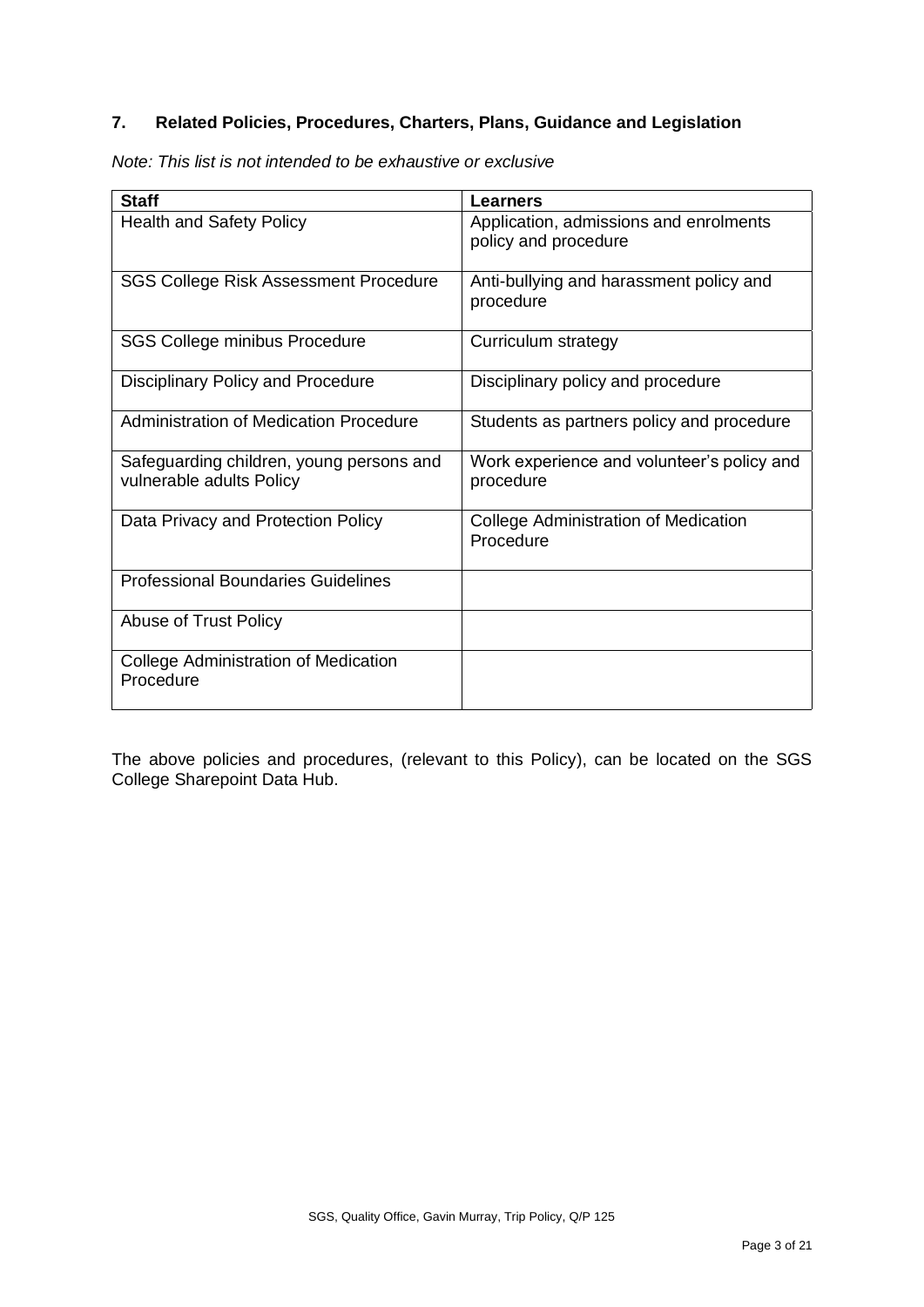## **SGS College Trip Policy and Procedures**

## **Annex A – Trip Approval Process**

• The Trip Organiser is responsible for ensuring that ALL completed documentation is sent for approval to the appropriate LAM and HoF.

#### • The Approval Form

<https://sgscol.sharepoint.com/sites/staff/Hub/Lists/TripApprovals/AllItems.aspx> gives detailed information on the names of learners and staff attending, medical conditions, religious considerations, transport used, rooms vacated, emergency contact details for every staff member and learner and accommodation details. This can be completed after the full list of learners is known, i.e. after initial deposits have been paid by learners.

- The Approval Form has the capacity to complete a Risk Assessment (for trips and activities under the direct supervision of College staff) and/or to attach a Risk Assessment supplied by third parties where they will be responsible for supervising aspects of the trip or any of the planned activities.
- A Risk Assessment must be completed for all trips (available on Sharepoint (see step 2 of the 'organising a trip' section on Sharepoint). The object of the Risk Assessment is to identify the foreseeable hazards associated with the trip and to ensure that suitable controls have been selected in order to reduce the risk to an acceptable level.
- The Risk Assessment should record the significant risks identified for the trip and must include any activities under the direct supervision of College staff.
- The Risk Assessment must remain valid for the period of the trip and reflect current knowledge of the activity – therefore, staff must be prepared to review the Risk Assessment during the trip should conditions change significantly.
- Staff must be competent to carry out Risk Assessments training can be arranged through Ellis Whittam.
- Where appropriate, an exploratory trip can be beneficial if economically viable to do so, so that potential hazards can be observed and appropriate control measures introduced. However, if this is not feasible then the Trip Organiser should, as a minimum measure, obtain specific information from the venue, Tourist Information, etc. so as to ensure a suitable and sufficient Risk Assessment is completed for the trip. This should include any licensing documentation relating to specific activities covered under the Adventure Activity Licensing Regulations 2004, e.g. caving, trekking. A college Risk assessment must be completed and those supplied by the venue used to develop this, and not serve as a replacement to the College Risk Assessment.
- The Risk Assessment should consider:
	- $\checkmark$  The location, routes and modes of transport, including:
	- $\checkmark$  Passenger safety;
	- $\checkmark$  Competence and training of driver, inclusive of appropriate valid licence;
	- $\checkmark$  Number of driving hours required and length of driving day;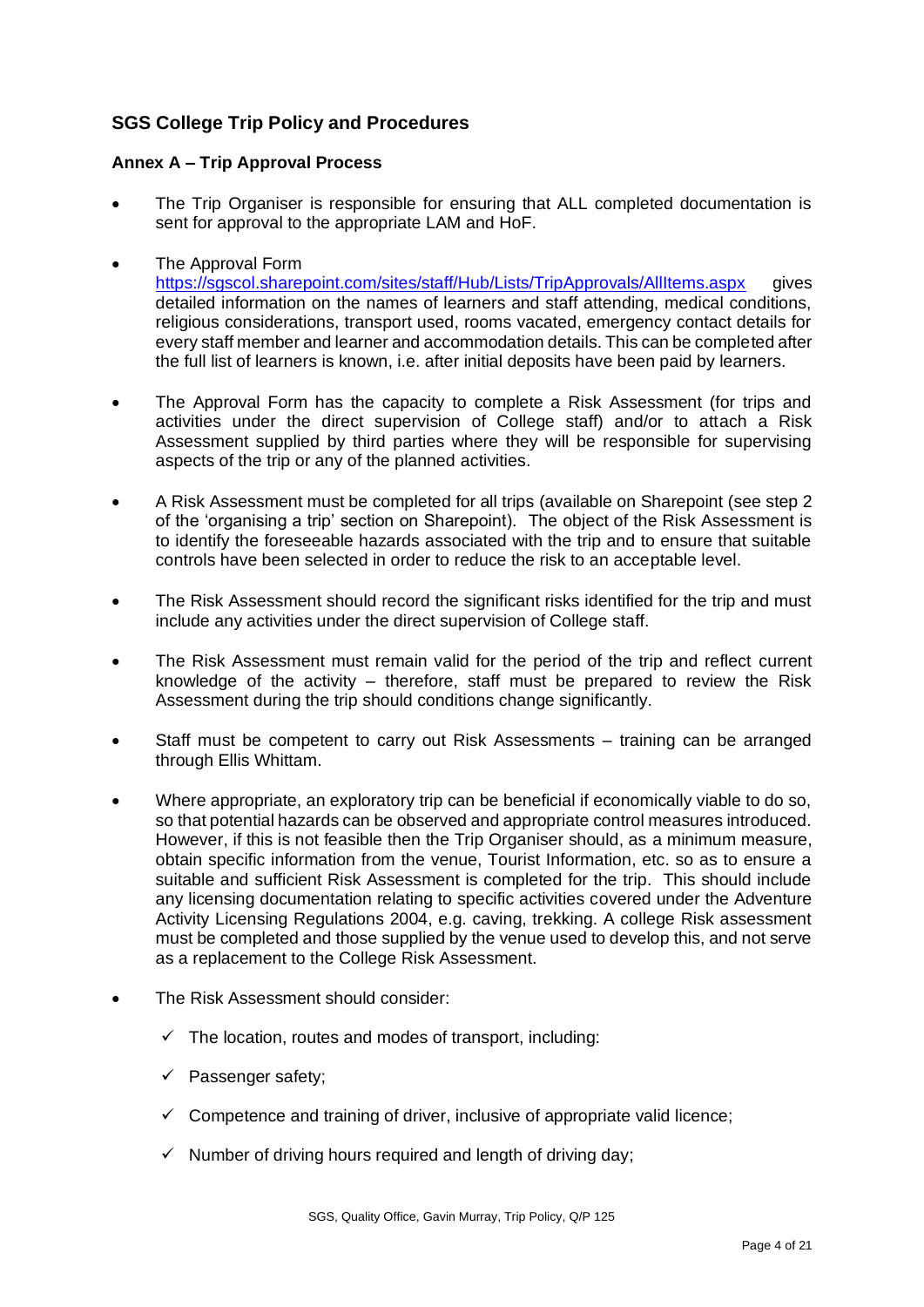- ✓ Type of journey;
- $\checkmark$  Contingency in case of breakdown;
- ✓ Stopping points;
- $\checkmark$  Supervision, competence, experience and qualifications required;
- $\checkmark$  Special educational or medical needs of learners and staff. Any limitations or issues should be considered and incorporated into the Risk Assessment;
- $\checkmark$  Religious considerations for learners and staff;
- $\checkmark$  Seasonal conditions, weather and timing;
- $\checkmark$  Supervision, including remote supervision arrangements;
- $\checkmark$  Telephone numbers and emergency contacts if lost;
- ✓ Money;
- $\checkmark$  Maps/plans and any other information for them to act effectively;
- $\checkmark$  Location of local phones and appropriate actions;
- $\checkmark$  A knowledge of how to summon help;
- $\checkmark$  A knowledge of restricted areas and activities; and
- $\checkmark$  Identity cards and a rendezvous point.
- As stated, Risk Assessments must also consider learners with special educational or medical needs, and arrangements for coping with any emergencies, this is particularly important in remote areas or for hazardous activities.
- The Risk Assessment controls, where appropriate, can also include details on:
	- $\checkmark$  Any particular equipment required;
	- $\checkmark$  Communication arrangements (loan phones are available from Reception);
	- $\checkmark$  Competency of supervising staff;
	- $\checkmark$  Emergency procedures (including provision of First Aid staff should the need be identified). Regardless of risk, there must always be formal arrangements in place to cover First Aid – for low risk, local trips, it may be appropriate to "appoint" someone to take charge in an emergency (in effect, responsible for calling the emergency services) rather than to take a fully qualified First Aider.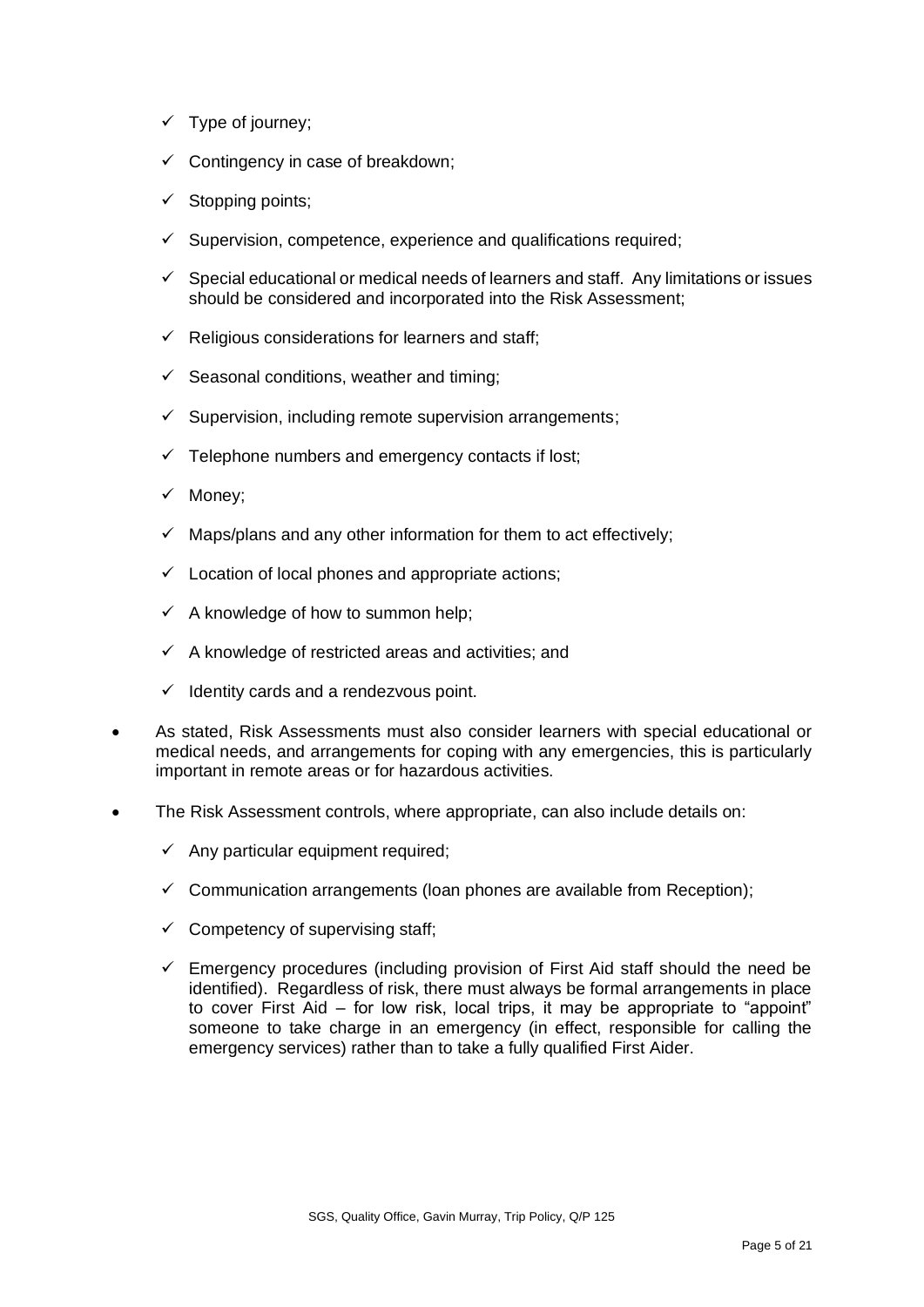## **Annex B - Itinerary**

- A full itinerary for all trips over one day must be completed within the Trip Approval Form. <https://sgscol.sharepoint.com/sites/staff/Hub/Lists/TripApprovals/AllItems.aspx>This allows authorising Management to check Risk Assessments are in place for all activities planned during the trip.
- It is also however, important that even where trips are short, e.g. of one day or less, that emergency arrangements are included within the Risk Assessment.
- Trip Organisers must ensure they have a copy of the relevant Approval Form (including Risk Assessment) and list of learner details with them during the trip and emergency contact details for the College Management should an issue arise.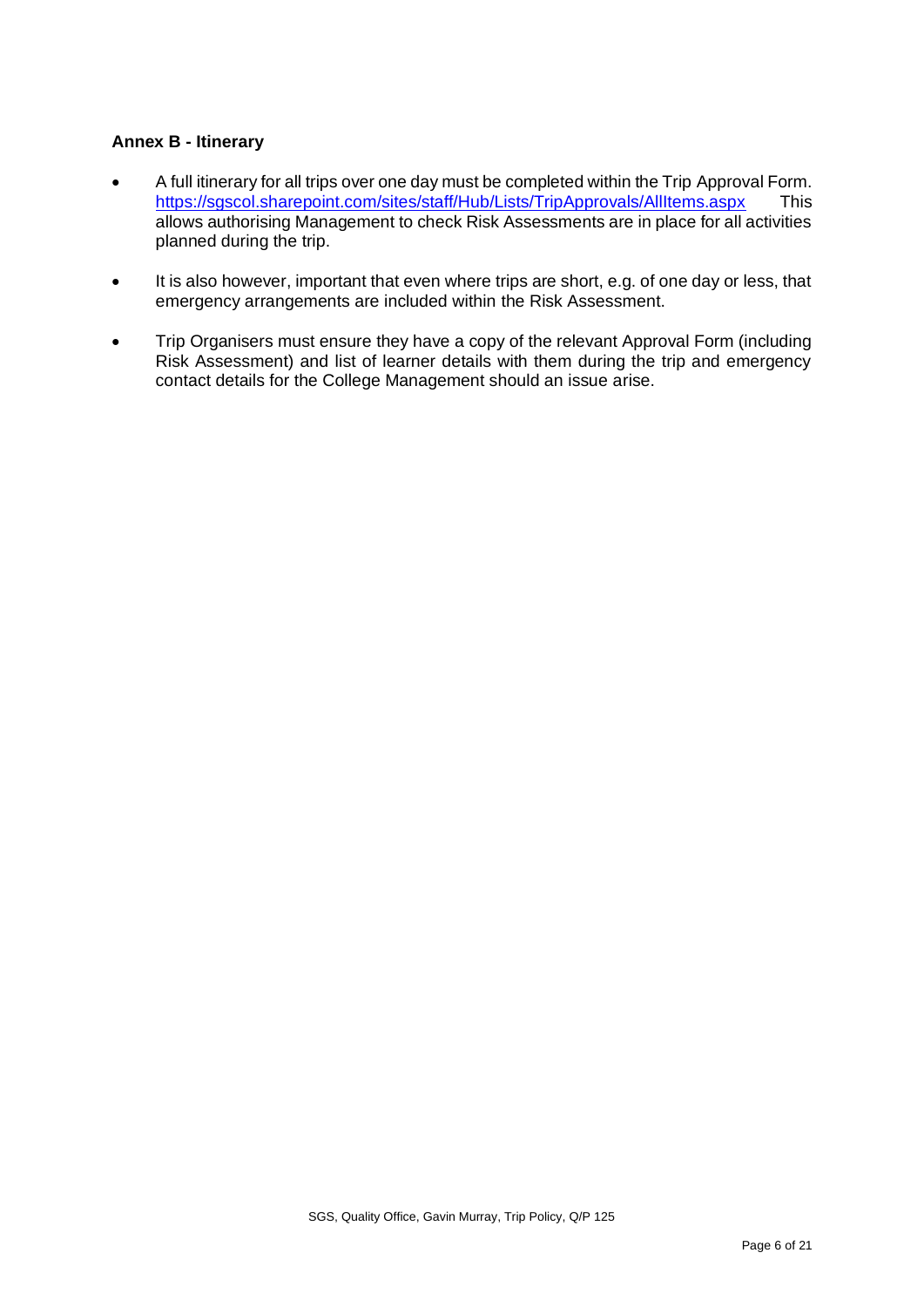## **Annex C - Supervision**

- When considering supervision on trips, it is paramount that there is a high enough ratio of supervisors to learners. Factors that need to be considered include: gender, age, ability, special educational needs, medical needs, religious considerations, disabilities, behavioural history, nature of activities, duration of journey and type of accommodation.
- Staffing ratios are difficult to prescribe, as there are many variables that need to be considered. However, as a very general guide:
- DAY TRIP At least one staff member for day trips for every 20 learners;
- RESIDENTIAL At least one staff member for residential trips for every 10 learners. Note – For residential, or where medical conditions / disabilities dictate, supervision and/or First Aid arrangements must include staff of the same gender as the learner;
- ABROAD Trips abroad require one extra member of staff for contingency planning, e.g. supporting a learner who needs to return home;
- Staff cannot include family members, their own children or partners on trips without the express approval of their Head of Faculty.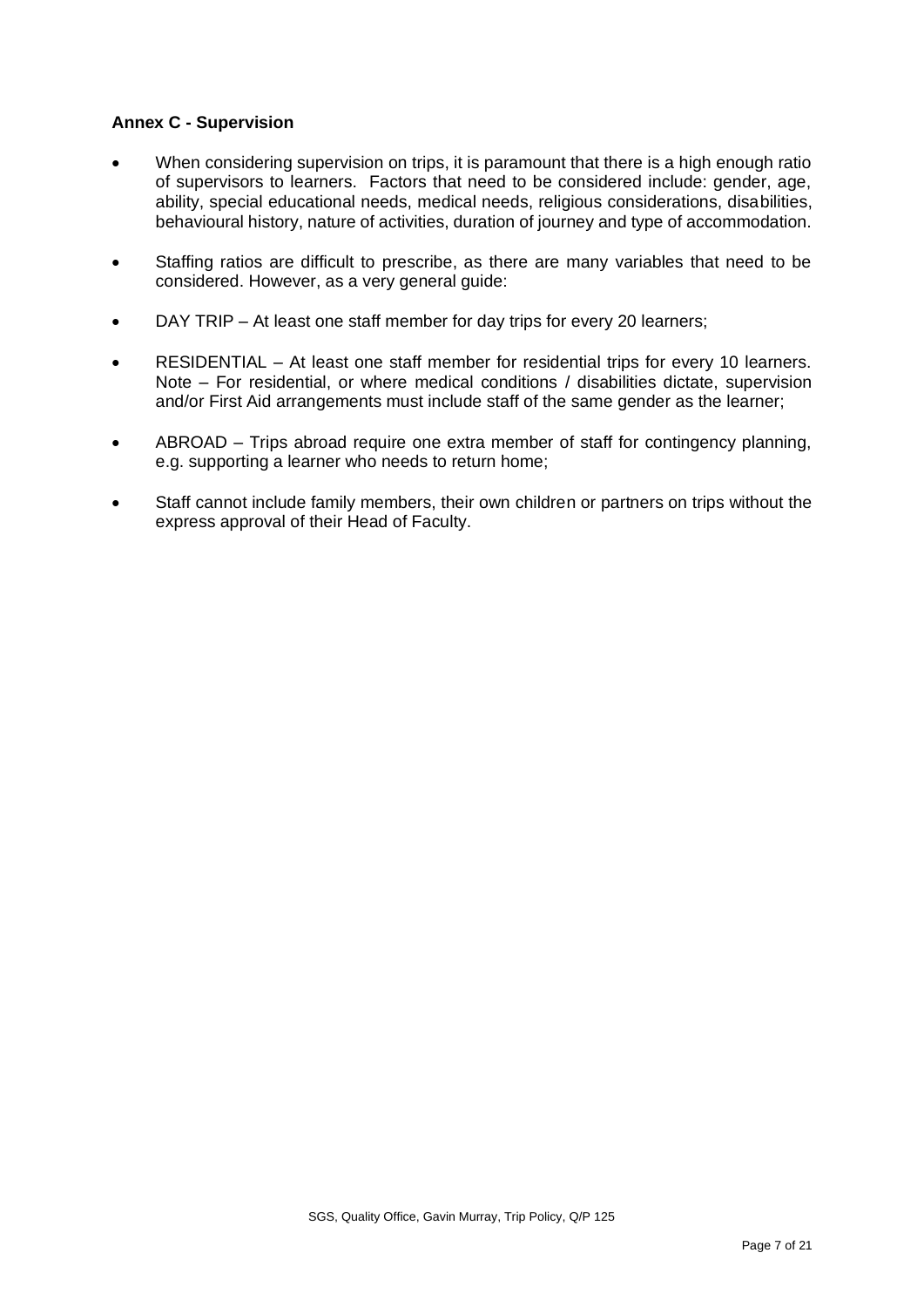## **Annex D - Register Details**

- A register of all attendees (staff and learners) must be completed for all trips the Trip Approval System will not progress your proposed trip without this information.
- A register of all attendees must also be left with your 24-hour emergency contact for all trips where an overnight stay is planned.
- Personal Details Form and Code of Conduct (see step 2 of the 'organising a new trip' section at DataHub - [Trips \(sharepoint.com\)\)](https://sgscol.sharepoint.com/sites/staff/Hub/SitePages/Trips.aspx)
- A Personal Details Form must be completed for all staff and learners attending a trip, residential or trip aboard (see step 2 of the 'organising a new trip section on Sharepoint).
- Where a Risk Assessment has identified significant risks, the information will be passed on to parents/guardians in order to allow them to make an informed decision with regards to parental/guardianship consent. This information must be included with any trip information packs sent to parents/guardians or covered within parental/guardianship briefings as appropriate.
- Parental/Guardianship consent is required for any learners under 18 or for adults where they have been identified as vulnerable.
- Learners must sign to declare that they will abide by the College's Learner Code of Conduct.
- The Personal Details Form also gives the individual's Medical Information.
- If medical conditions are highlighted, consider if:
	- $\triangleright$  A doctor's note is required in order to participate;
	- ➢ An individual Risk Assessment is required;
	- $\triangleright$  College insurers should be informed; and
	- ➢ Extra staff/Support Workers are required.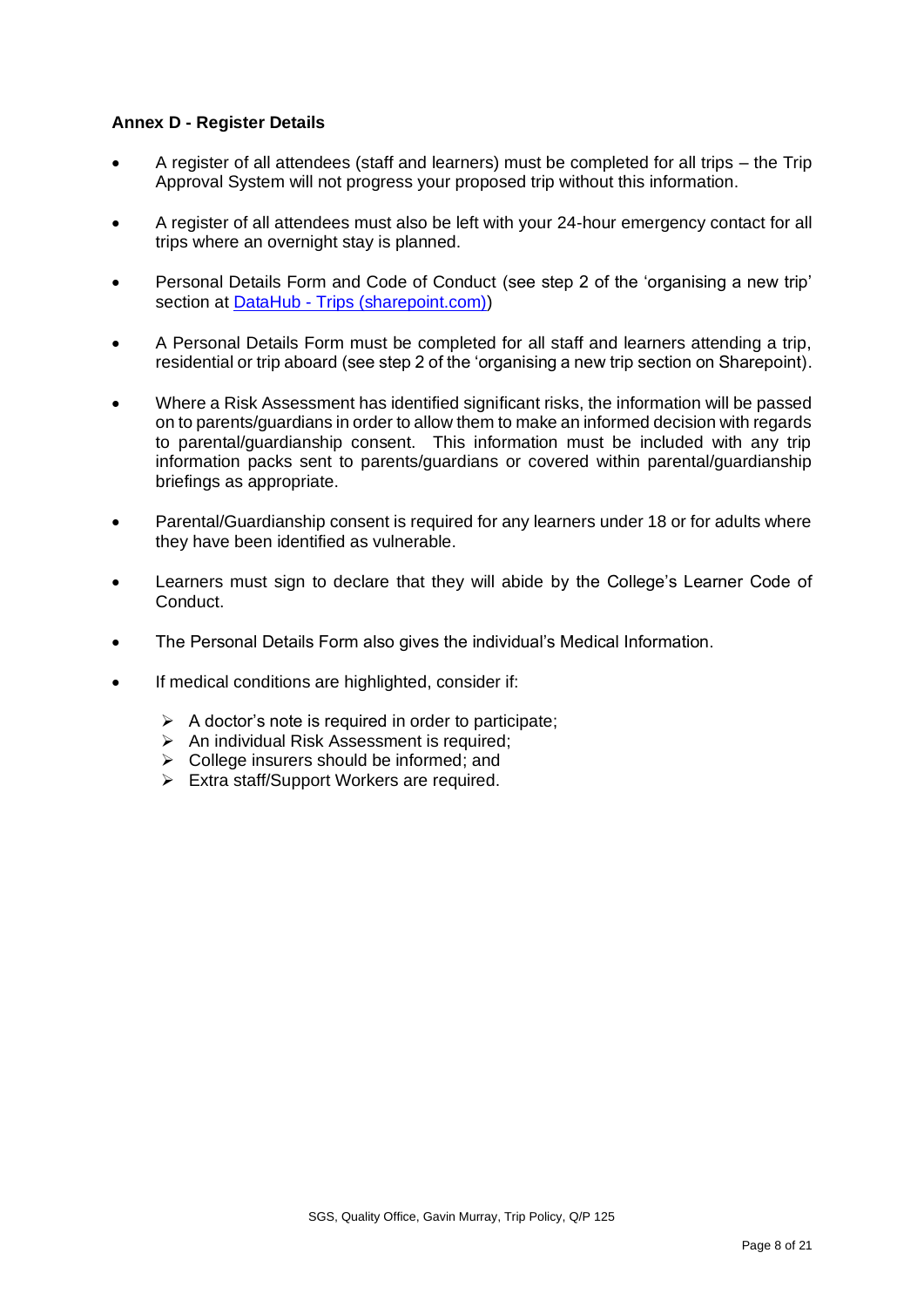## **Annex E - Medical Conditions and the Administration of Medication**

For guidance on the Health and Safety aspects of managing learners who may need assistance with medication, please refer to the College Administration of Medication Procedure.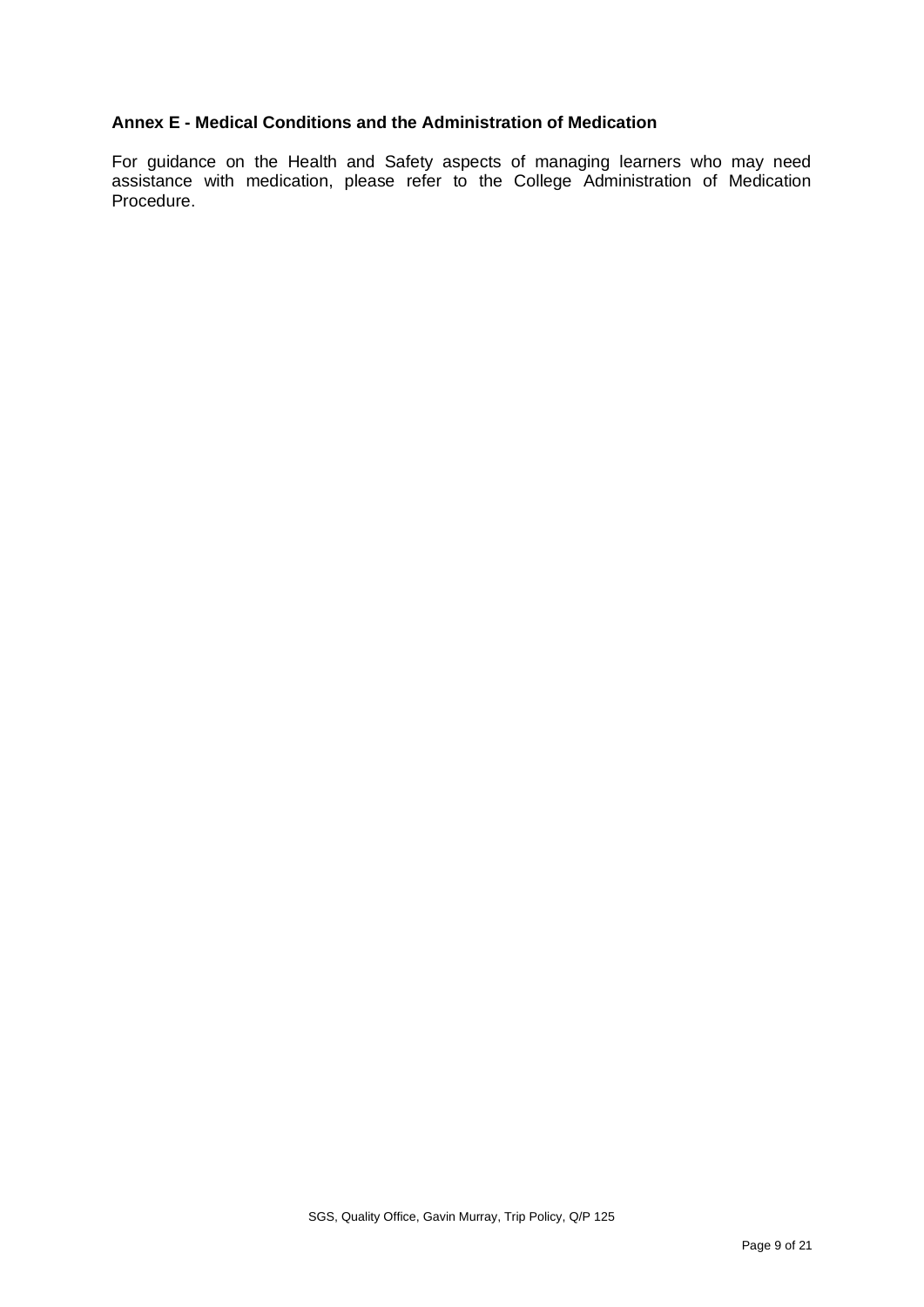## **Annex F - Accident and Emergency Considerations**

- Contingency planning must be implemented for reasonably foreseeable emergencies, bearing in mind the likely hazards and the type of trip.
- The Risk Assessment process must be used to identify the level of First Aid cover required for each trip. All trips must have at least one member of staff appointed to take appropriate action in an emergency. However, the Risk Assessment process may identify the need for a member of staff to hold a full First Aid Certificate when more hazardous activities are planned or the trip is remote from normal emergency assistance.
- There must always be a travel First-Aid kit in any vehicle used for Educational Study Trips.
- Insurance:
	- $\triangleright$  The College's insurance covers all Educational Study Trips organised by the College that does not include specialist activities, however, exclusions in respect of certain locations are advised by, and updated by, the Foreign Office on a regular basis. For up to date information on restrictions, Trip Organisers must check on the Foreign and Commonwealth Office website at Foreign & Commonwealth Office.
	- $\triangleright$  There are also exclusions regarding extreme sports and activities, e.g. Jet Skiing, etc. If however, a particular trip organised through a travel company is inclusive of travel insurance, details of the insurance cover, insurance company and policy number must be included and detailed in the Educational Study Trip Approval Form.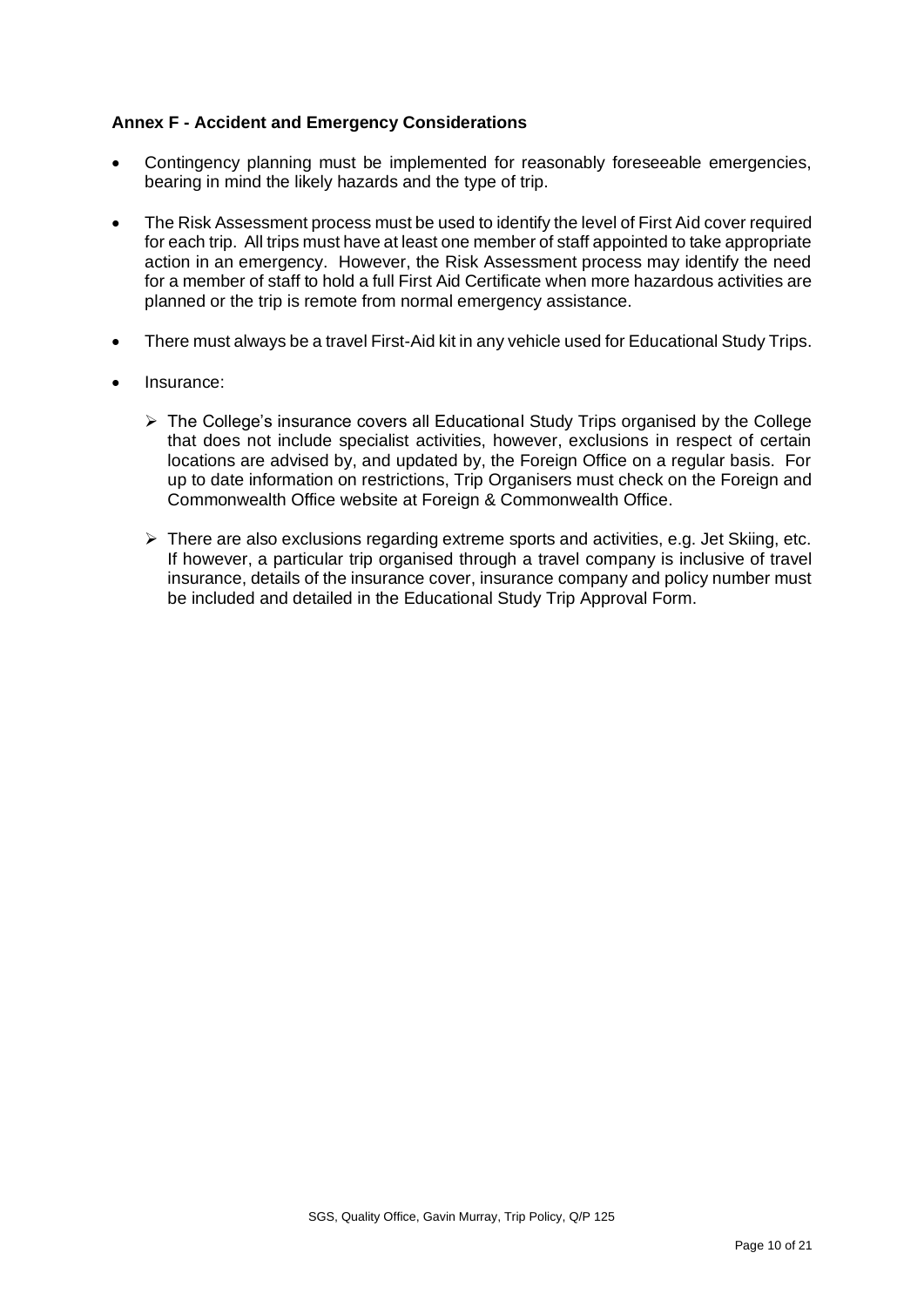## **Annex G – Transport**

- Use of Private Cars:
	- $\triangleright$  Staff and others who drive learners in their own car must ensure their passengers' safety, that the vehicle is roadworthy, and that they have the appropriate driving licence and insurance cover for carrying learners or colleagues (Business Use).
- Minibuses:

Please refer to SGS Minibus Procedures.

- Trips Abroad:
	- $\triangleright$  There are additional factors to consider when arranging trips abroad. These include:
	- $\triangleright$  Transport drivers must be aware of driving regulations/rules in the countries being visited and those on route, including driver's hours and record keeping. Information is available at Driving Abroad.
	- $\triangleright$  A full Public Service Vehicle (PSV) licence is required for any staff taking a minibus abroad (D or D1 categories are only permitted within the UK).
	- $\triangleright$  If a tour operator is being used, then Trip Organisers must ensure that it is reputable, i.e. Air Travel Organisers Licence (ATOL).
	- $\triangleright$  If it is not possible to undertake an exploratory trip, as much information as possible from the area to be visited must be collated from the provider, Foreign and Commonwealth Office's Travel Advice Unit, National Travel Offices in UK, Embassies, Travel Agents, etc.
	- $\triangleright$  Details of any vaccinations required.
	- ➢ Passport and Visa requirements (at least 6 months on a Passport).
	- ➢ UK Global Health Insurance Card (replaced European Health Insurance Card when the latter reaches its expiry date) or EHIC if this has not yet reached its expiry date– please note these must be carried on your person in order to be of use (not left at the hotel).
	- $\triangleright$  At least one supervising member of staff must be First Aid at Work (3-day course) qualified for all trips abroad.
	- ➢ Copies of all Personal Detail Forms must be submitted with approval forms to allow the HoF to check that medical conditions or disabilities have been considered and that appropriate controls have been put in place, monitored and recorded through the trip Risk Assessment.
- Consumption of Alcohol:
	- $\triangleright$  The age restrictions for the consumption of alcohol for the country being visited must be observed at all times.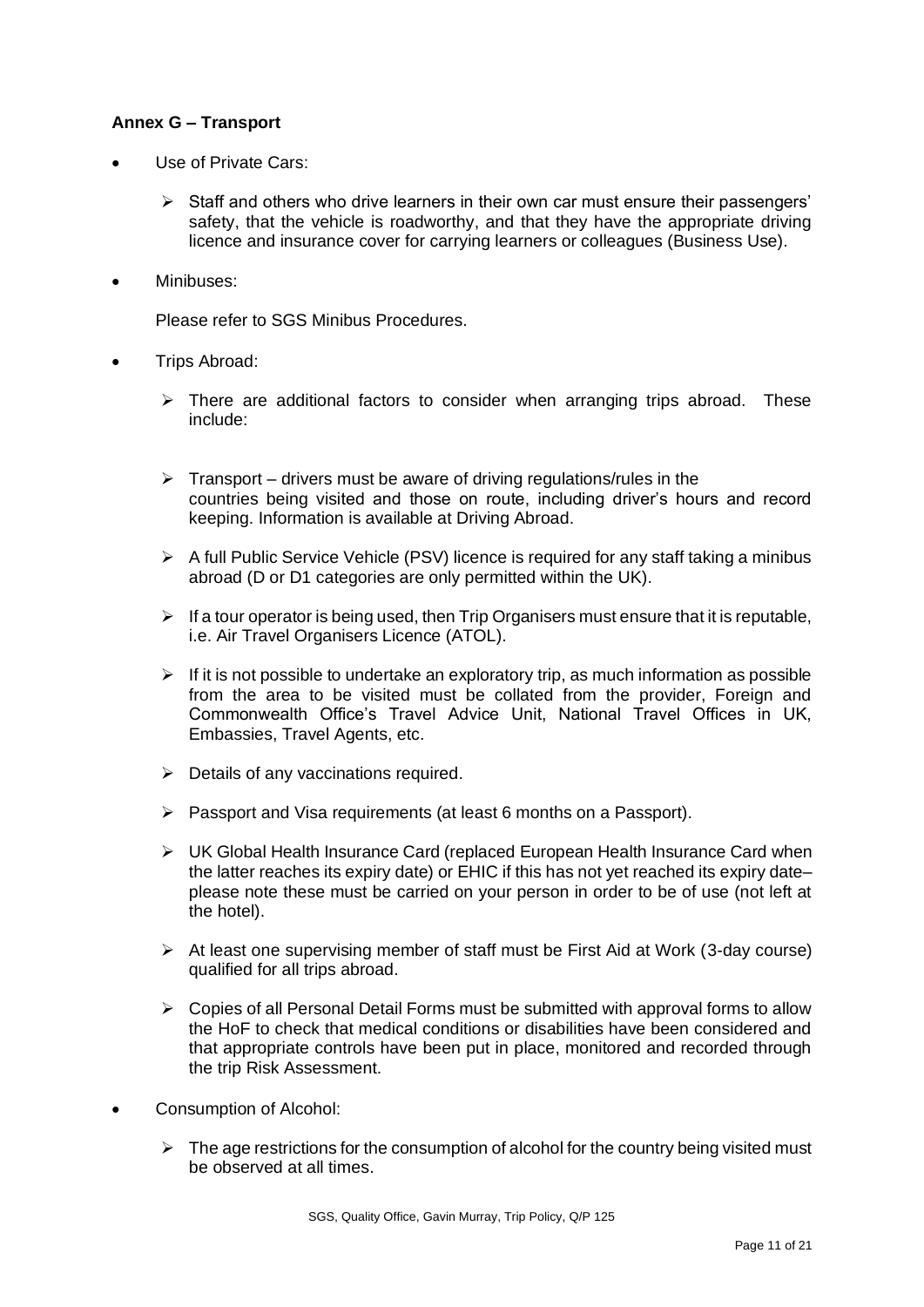➢ The consumption of alcohol, by both staff and learners, must be restricted to the drink drive limit for the country concerned – as insurance may not cover injuries sustained whilst under the influence of alcohol. This must be reflected in the Code of Conduct for the trip and learners advised accordingly.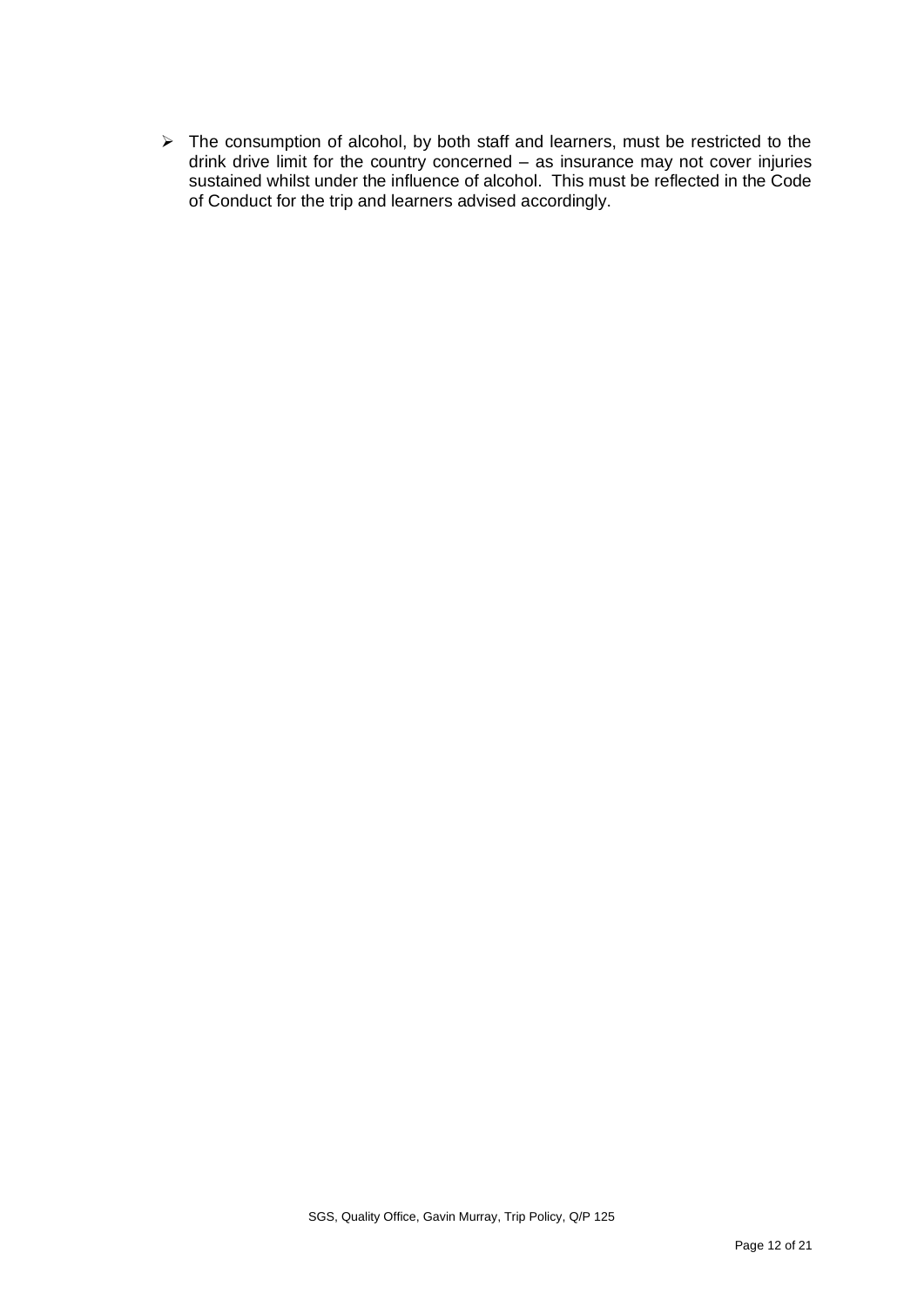## **Annex H - Adding additional participants to the trip after Approval**

- Learner to staff ratios and Risk Assessment must be reviewed as necessary.
- A copy of both the updated Registration Form must be given to Reception (Berkeley, Filton, WISE, Queen's Road or Stroud) and your 24-hour emergency contact (for trips of more than one day duration) prior to departure.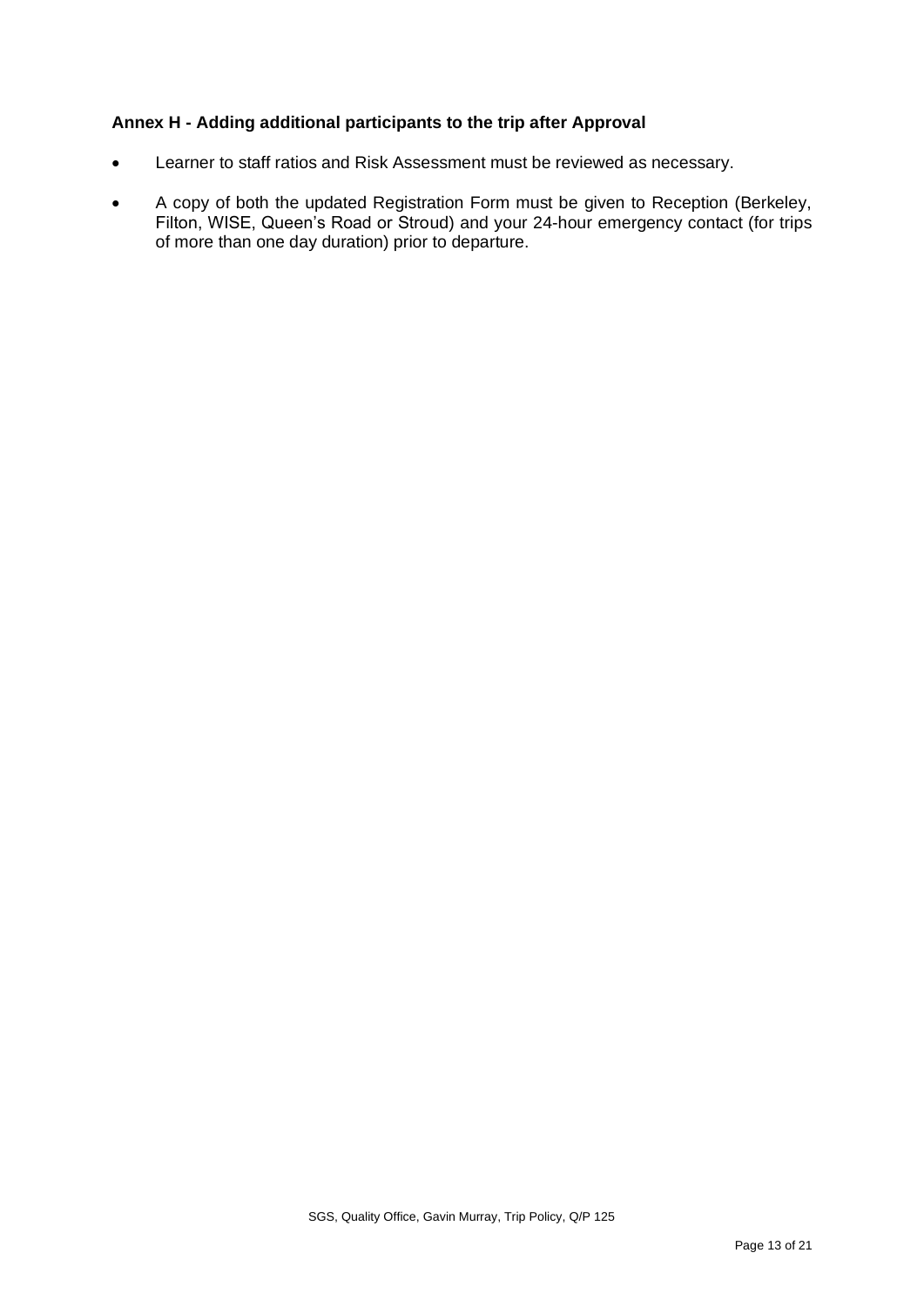#### **Annex I - Preparing Learners**

- Learners must be provided with information and guidance prior to trips so that they know what is expected of them, what the trip entails and arrangements in place. Learners must also be informed of the behaviour expected of them and the rules of trip. Information should include:
	- $\Box$ The Aims and Objectives of trip;
	- $\Box$ Background information about trip;
	- Relevant culture or custom if visiting abroad;  $\Box$
	- $\Box$ Safety precautions in place;
	- $\Box$ Special arrangements for anyone with a disability/special needs;
	- Standard of behaviour expected (including the consumption of alcohol);  $\Box$
	- Who is responsible for cohort;  $\Box$
	- Rendezvous procedures;  $\Box$
	- $\Box$ What to do if separated from group; and
	- Emergency procedures, inclusive. details of accommodation and contact numbers. $\Box$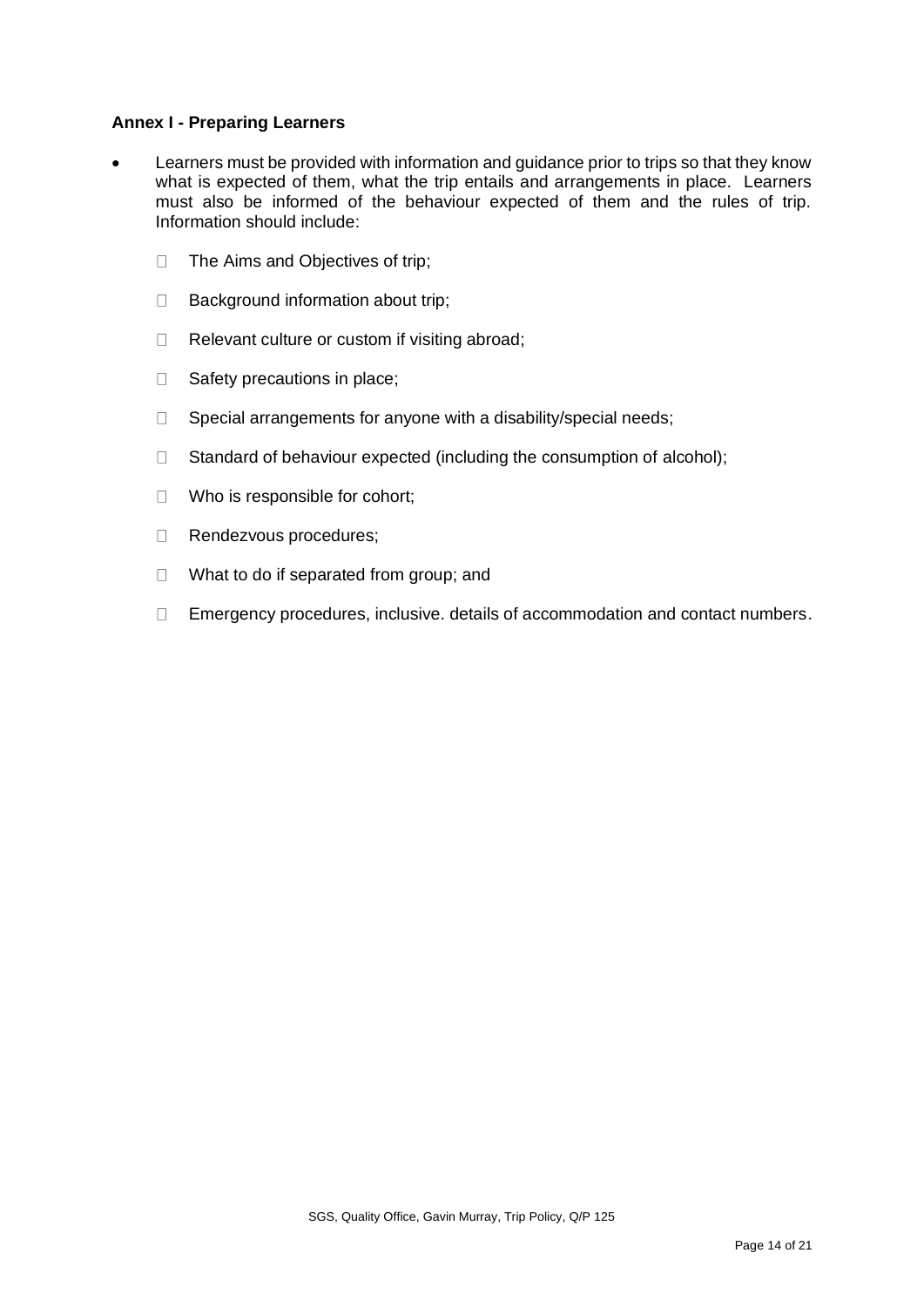## **Annex J - Child Protection and Safeguarding**

- The College's Safeguarding Children, Young People & Vulnerable Adults Policy and Procedure and other Safeguarding Policies and Procedures (along with all other College Policies) will apply during College trips and trips.
- Any incident amounting to an allegation or suspicion of abuse which occurs whilst on the trip or trip must be reported to a Safeguarding Officer immediately (or to the Vice Principal if it involves a member of staff).
- Note: It is against the College Safeguarding Policies for staff to provide learners with their personal phone number. Loan phones for use during trips can be obtained via all Receptions.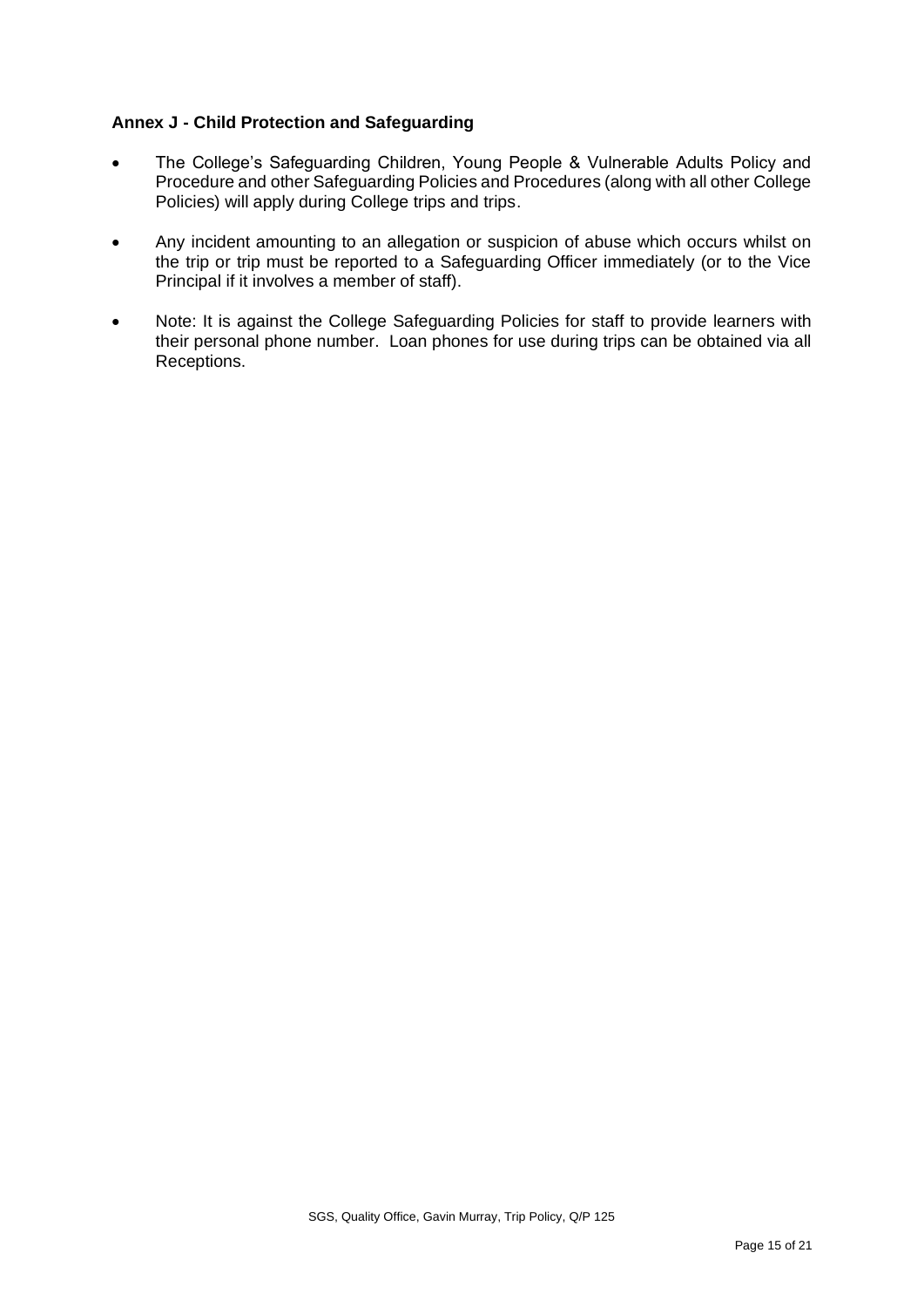#### **Annex K - Financial Considerations**

- Classification of trips. All trips are classified under two categories, Essential and Non-Essential:
	- $\triangleright$  Essential these are trips that need to take place because the teaching and understanding cannot be achieved in a classroom (or equivalent) or within the College campus. This means that the learners cannot pass the course without this trip having taken place. The College cannot charge the learners for attending this trip and therefore the costs are met by the funding the College receives. These trips need to be planned as part of the Curriculum Planning in the year prior to the academic year that the trip is to take place so that budget can be allocated to cover the costs of the trip.
	- $\triangleright$  Non-Essential these are trips that do not prevent the learner from passing their course if they do not attend the trip but are designed to enhance the learning experience. These trips are chargeable to the learner and payment must be received before any expenditure is committed, as the College cannot subsidise the trip except for HE students, where HE tuition fees can be used. If the Learner does not pay they cannot attend the trip and no costs can be incurred unless income has been received in advance. Learners must pay fees as set out by the Trip Organiser. Deposits are non-refundable but might be returned if another learner can fill the space.
- Once expenditure in relation to the trip has been committed for the learner no refund will be made should they change their mind and decide they no longer wish to participate in the trip. Also, no refund can be made for any other event that prevents attendance on a trip which is outside of the control of the College, i.e. a learner falling ill on the day of the trip. This must be communicated to learners at the time they are making the decision to participate in the trip.
- Expenditure can only be made after the relevant income has been received from the learner.
- Approved trips will be allocated a Trip Code within the Finance system and learners will be given receipts for all card, cheque or cash payments made into the Trip Code.
- The payment of trip fees must be made to representatives of Finance or the Customer Experience Teams, thereby enabling the monies paid to be correctly allocated against the correct Trip Code, a receipt will be issued when payments are made.
- No money must be collected by Curriculum Departments under any circumstances in relation to trip payments.
- Once on the trip, should circumstances transpire where a learner needs to return home earlier than planned the learner will normally be required to meet the costs of such arrangements.
- Trip Fees are not to be included within Material Fees charged at Enrolments. This needs to be separately charged to the learner.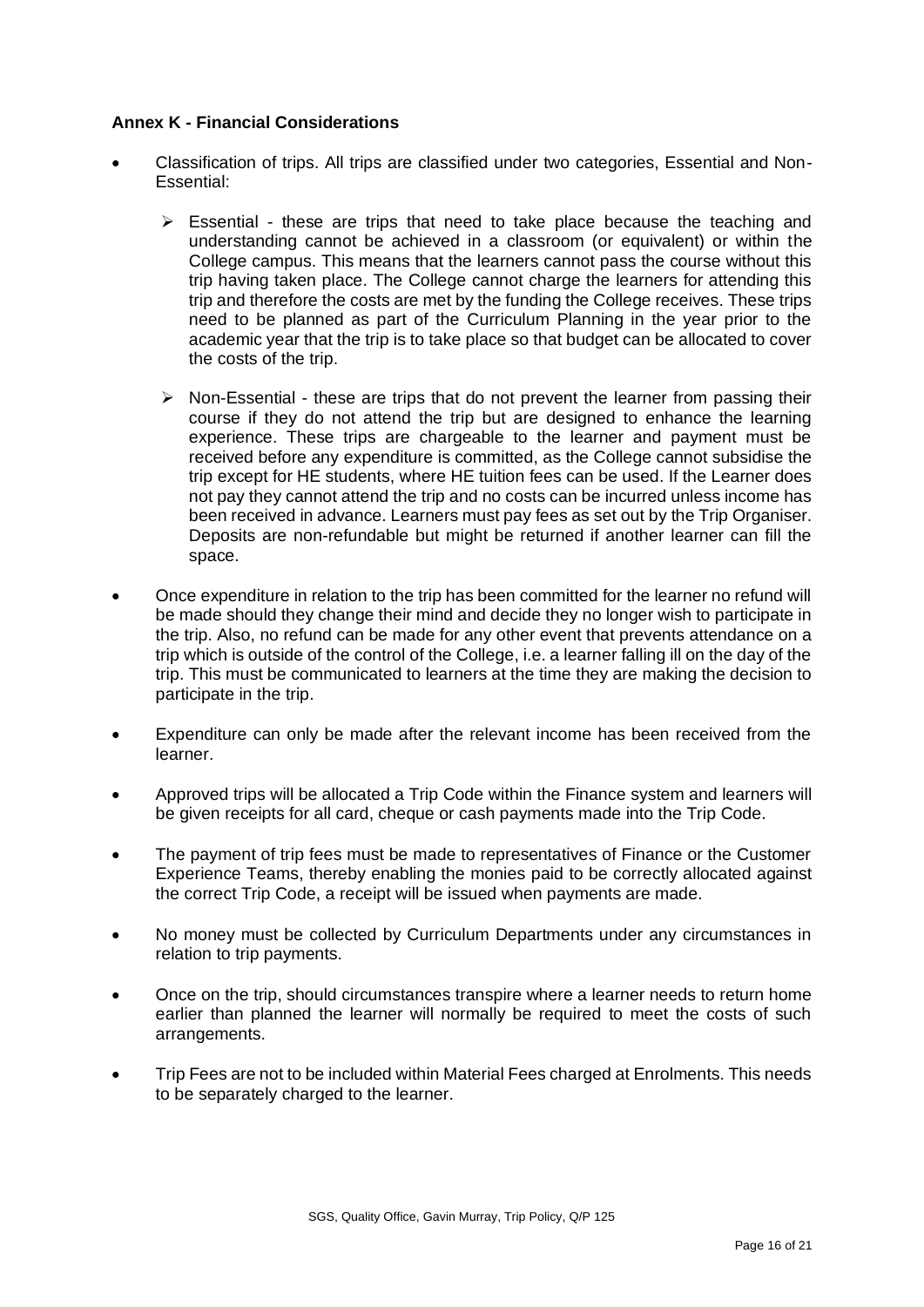- Trip Costing Forms:
	- ➢ Trip Costing Forms capture a break-even income and expenditure account associated with the trip. SGS College must charge for trips with the exception of essential trips or for HE students (where HE tuition fees can be used).
	- $\triangleright$  Trip Costing Forms no longer require approval from Finance see the Trip Procedure.
	- $\triangleright$  Where the income incorporates fees chargeable to learners, these are to be flexed appropriately to achieve a break-even position (including a contribution to College overheads, see below. Fees charged to learners should be charged to the nearest £ ensuring all costs are covered, including a contribution to College overheads.
	- $\triangleright$  Depending on the number of staff members accompanying the trip, staff cover costs may result. In these circumstances the cost of the supply cover are to be incorporated into the trip costing.
	- $\triangleright$  Cost of transporting learners on the visit are a cost of a trip. Where SGS College minibuses are used to transport learners, a cost equivalent to a commercial rate for Coach/Minibus hire including driver costs must be factored into the trip's cost. Staff claiming additional hours for attending the Trip in any capacity must be included on the Trip Form. SGS College does not charge for the use of the Minibus if the distance travelled is less than 25 miles (including return journey) and there are no other costs associated with the trip.
	- ➢ Staff subsistence costs are a cost of the trip. Subsistence expenses incurred by staff whilst on the trip are to be incurred and reimbursed in line with the Travel, Subsistence and Personal Expenses Policy and Procedure. Meal allowances are expressly forbidden from being included within a pre-paid 'credit card' style card or a cash float, due to important tax implications.
	- $\triangleright$  Before agreeing to accompany a trip, staff members must consider the timing difference between incurring subsistence expenses whilst on the visit and when these expenses will be reimbursed.
	- $\triangleright$  When costing the trip an 'overhead fee' is to be calculated based on the cost of the trip charged as follows:
	- $\triangleright$  All UK based trips of any duration 5% of the total trip cost, up to a maximum of £500.
	- $\triangleright$  All overseas based trips of any duration 10% of the total trip cost, up to a maximum of £1,000.
	- $\triangleright$  This contribution to overhead costs represents the administration involved in the planning and organising of the visit by the various College departments (e.g. Trip Organiser's and other administrative time, purchase order and invoice processing, risk assessment) and protects the College from any unforeseen expenditure increases brought about through, for example, exchange rate movements in respect of overseas costs, or price rises for entrance tickets not purchased in advance, etc. This excess of income over expenditure can also provide a contingency for any unforeseen costs of the trip.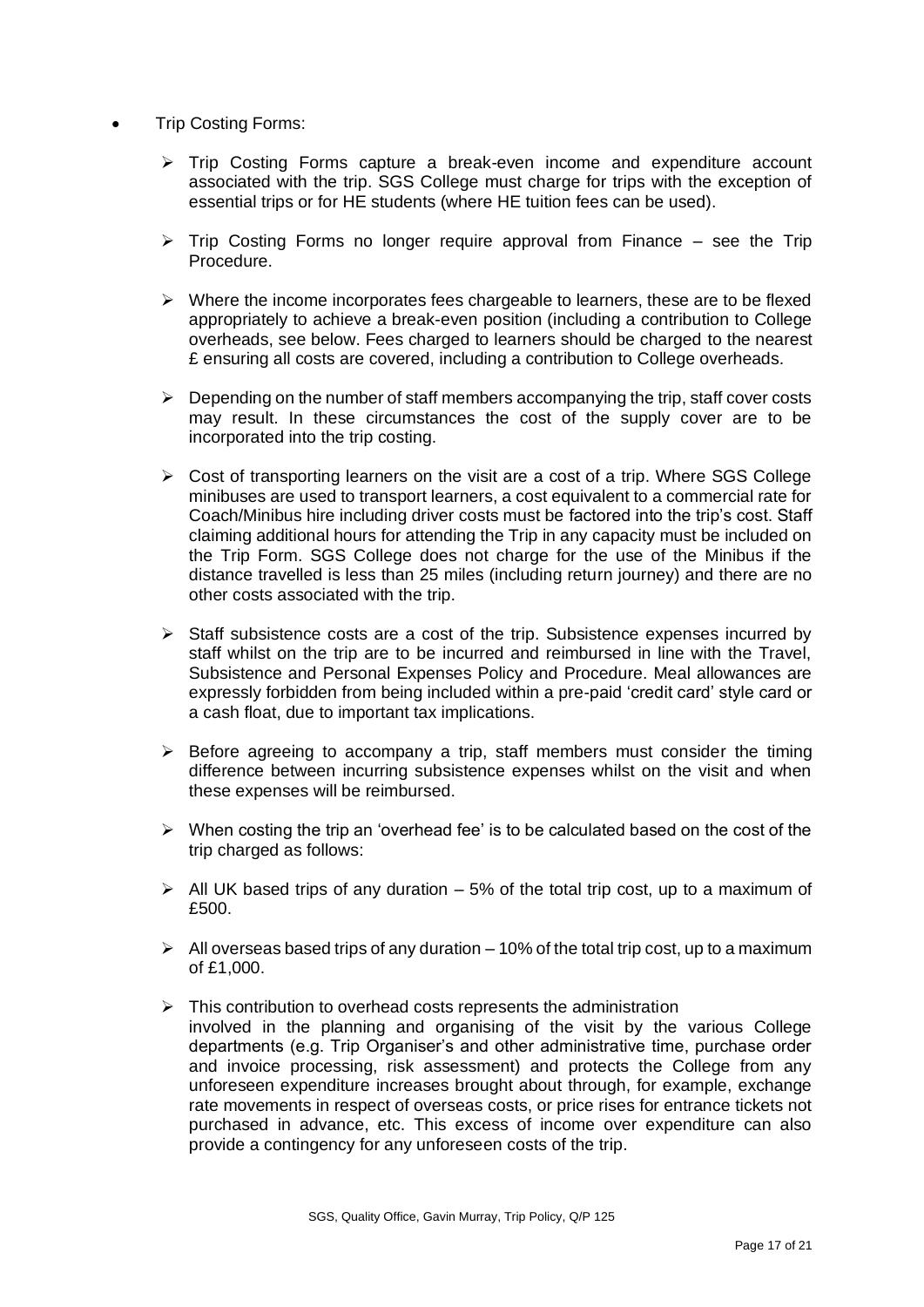### **Annex L - Trip Form Completion and File Process**

- When filling out your Trip Form, you are required to include 3 documents which cover the Student Details, Registers and Risk Assessments associated with your visit. These 3 documents are mandatory for you to complete your request and require you to upload the files to the Trip Site of SharePoint.
- Trip File Process Via the Data Hub.
- If you do not have the template file for any of the files, simply double click the file button to download a copy to your computer.
- Once downloaded, you can open the file and update the details as required and save the file ready to be uploaded.
- With your changes complete, navigate back to the form, and click on the Hyperlink (Web Link) to take you to the corresponding library.
- Upload your file, by clicking on Add Document, or clicking on the Document Tab and selecting Upload Document. Follow the instructions to browse, and locate your file and add it to the library.
- Now that you have uploaded your file to the appropriate Library, the most important step is to add the file location details onto the Trip Form. To do this, simply right click your file and select Copy Shortcut.
- With the shortcut pasted, navigate back to your form and Right Click & Paste the link into the field.
- Now that you have completed this process, the final step is to check the box to confirm that you have followed the correct procedure and uploaded the information as required.
- Completing this process will ensure that the correct departments will be able to access the information quickly, and easily and also ensure that we can get access to information at any time in an emergency.
- You will need to do this for all 3 documents (Registers, Student Details and the Risk Assessment).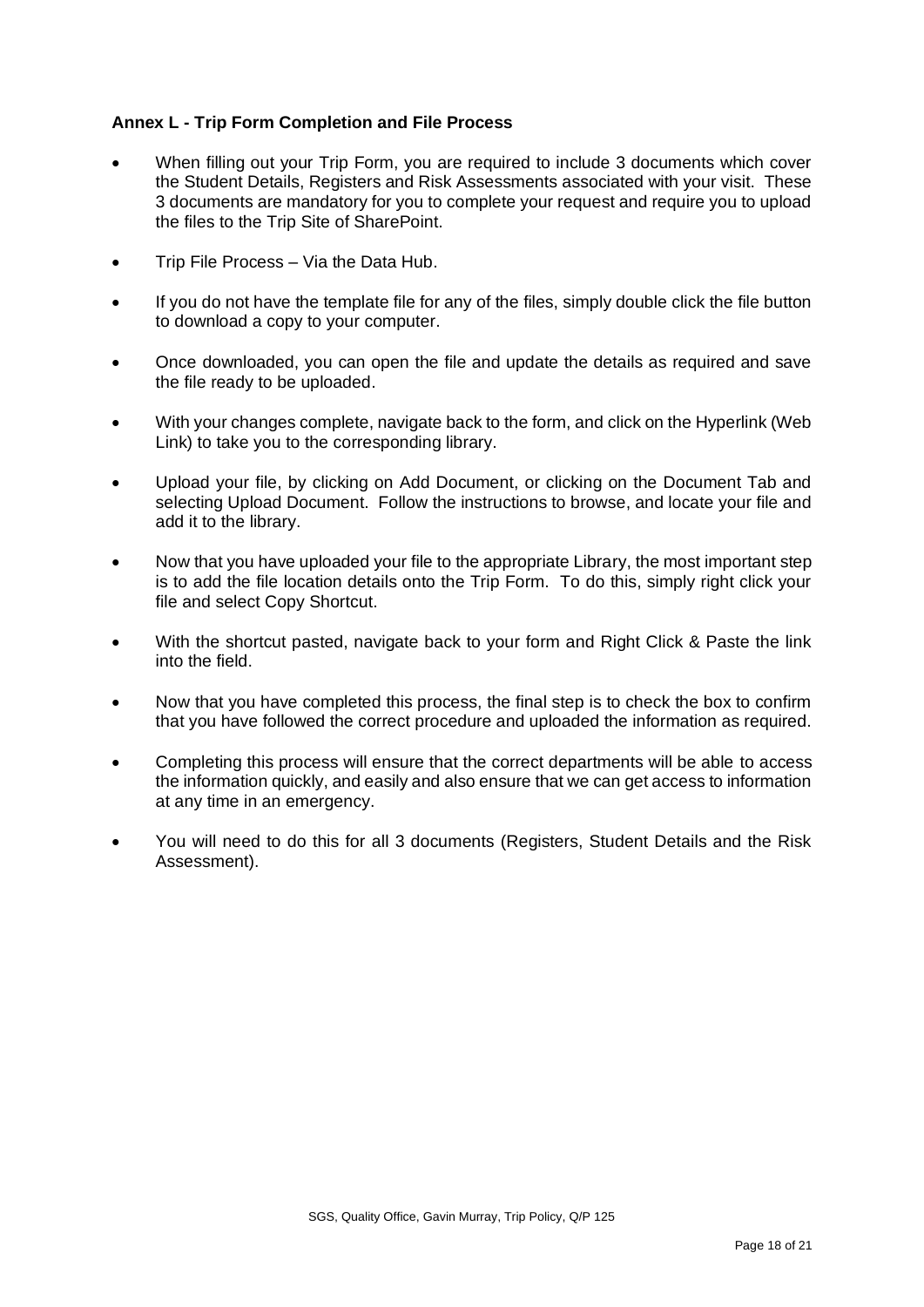## **Annex M – Logging Learner Completion**

Following the completion of the trip, a list of learners, the activities undertaken and total number of hours must be submitted to the Enrichment and Tutorial Co-ordinator at your site, to ensure that Enrichment hours are logged for the activity that has been undertaken.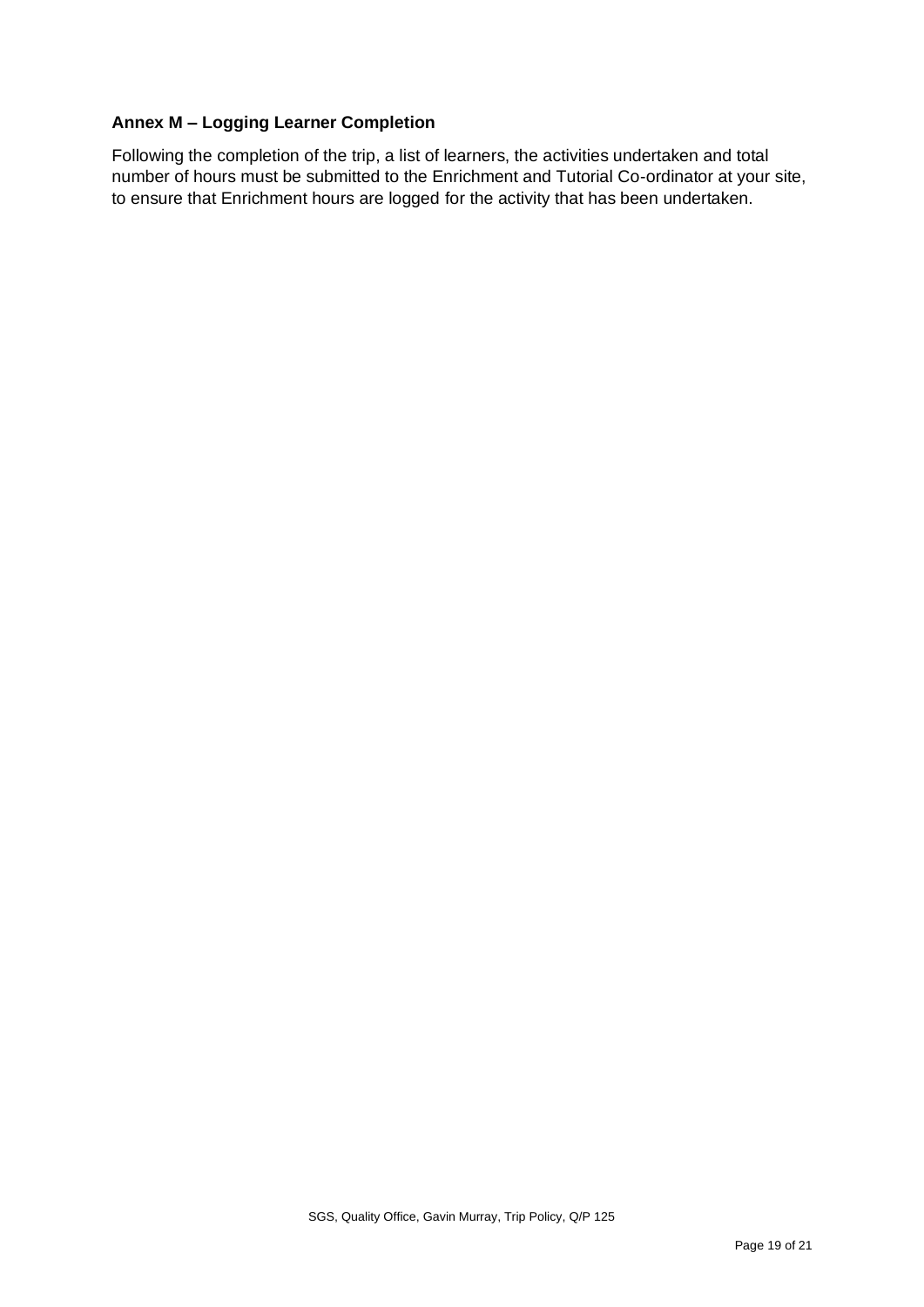| <b>MANDATORY INITIAL IMPACT SCREENING</b>                                                                             | sgs<br>South Clousanson's<br>and Street College |
|-----------------------------------------------------------------------------------------------------------------------|-------------------------------------------------|
| I have read the guidance document: Completing a Policy Impact Assessment?                                             |                                                 |
| If this policy raises equality, diversity or inclusion concerns, the Inclusion Committee<br>has been consulted?       |                                                 |
| If this policy raises environmental or sustainability issues, the Estates Team have<br>been consulted?                |                                                 |
| If this policy has been up-dated, please tick to confirm that the initial impact screening<br>has also been reviewed: |                                                 |

Please list each College Strategic Priority that this policy is designed to address/implement:

| <b>EQUALITY, DIVERSITY &amp; INCLUSION IMPACT ASSESSMENT</b>                                                                                                                                                  |                       |  |  |  |
|---------------------------------------------------------------------------------------------------------------------------------------------------------------------------------------------------------------|-----------------------|--|--|--|
| Characteristic                                                                                                                                                                                                | This policy seeks to: |  |  |  |
| Age                                                                                                                                                                                                           | No appreciable impact |  |  |  |
| <b>Disability</b>                                                                                                                                                                                             | No appreciable impact |  |  |  |
| Faith or Belief                                                                                                                                                                                               | No appreciable impact |  |  |  |
| Gender                                                                                                                                                                                                        | No appreciable impact |  |  |  |
| Race or Ethnicity                                                                                                                                                                                             | No appreciable impact |  |  |  |
| Orientation                                                                                                                                                                                                   | No appreciable impact |  |  |  |
| Gender reassignment                                                                                                                                                                                           | No appreciable impact |  |  |  |
| Economic disadvantage                                                                                                                                                                                         | No appreciable impact |  |  |  |
| <b>Rural isolation</b>                                                                                                                                                                                        | No appreciable impact |  |  |  |
| Marriage                                                                                                                                                                                                      | No appreciable impact |  |  |  |
| Pregnancy & maternity                                                                                                                                                                                         | No appreciable impact |  |  |  |
| Carers & care leavers                                                                                                                                                                                         | No appreciable impact |  |  |  |
| Vulnerable persons                                                                                                                                                                                            | No appreciable impact |  |  |  |
| Please identify any sections of the policy that specifically seek to<br>maximise opportunities to improve diversity within any of the College's<br>stakeholder groups:                                        |                       |  |  |  |
| Please identify any sections of the policy that specifically seek to improve                                                                                                                                  |                       |  |  |  |
| equality of opportunity within any of the College's stakeholder groups:                                                                                                                                       |                       |  |  |  |
| Is there any possibility that this policy<br>If you have ticked yes (red), which<br>characteristic will be most affected?<br>could operate in a discriminatory way?<br>П<br>$\pmb{\times}$<br>Choose an item. |                       |  |  |  |
| If yes please confirm that the Policy has been sent for a full<br>Click or tap to enter a<br>Equality & Diversity Impact Assessment, and note the date:<br>date.                                              |                       |  |  |  |

**Note:** if the policy does not seek to increase diversity or improve equality you should go back and review it before submitting it for approval.

| <b>MAPPING OF FUNDAMENTAL RIGHTS</b>      |                                          |  |
|-------------------------------------------|------------------------------------------|--|
| <b>Which United Nations Convention on</b> | Art. 31 Right to leisure, play & culture |  |
| the Rights of the Child (UNCRC),          | Art. 28 Right to education               |  |
| Right does this policy most protect:      | Art. 6 Life, survival & development      |  |
| Which Human Right (HRA) does this         | Choose an item.                          |  |
| policy most protect:                      | Choose an item.                          |  |

| <b>DATA PROTECTION &amp; PRIVACY BY DESIGN SCREENING</b>                                                                                                                                                                                                                             |  |
|--------------------------------------------------------------------------------------------------------------------------------------------------------------------------------------------------------------------------------------------------------------------------------------|--|
| Tick to confirm that you have considered any data protection issues as part of the design<br>and implementation of this policy; and, that implementing this policy will not result in the<br>collection, storage or processing of personal data outside of official College systems: |  |
| Tick to indicated that this policy has or requires a Data Privacy Impact Assessment:                                                                                                                                                                                                 |  |